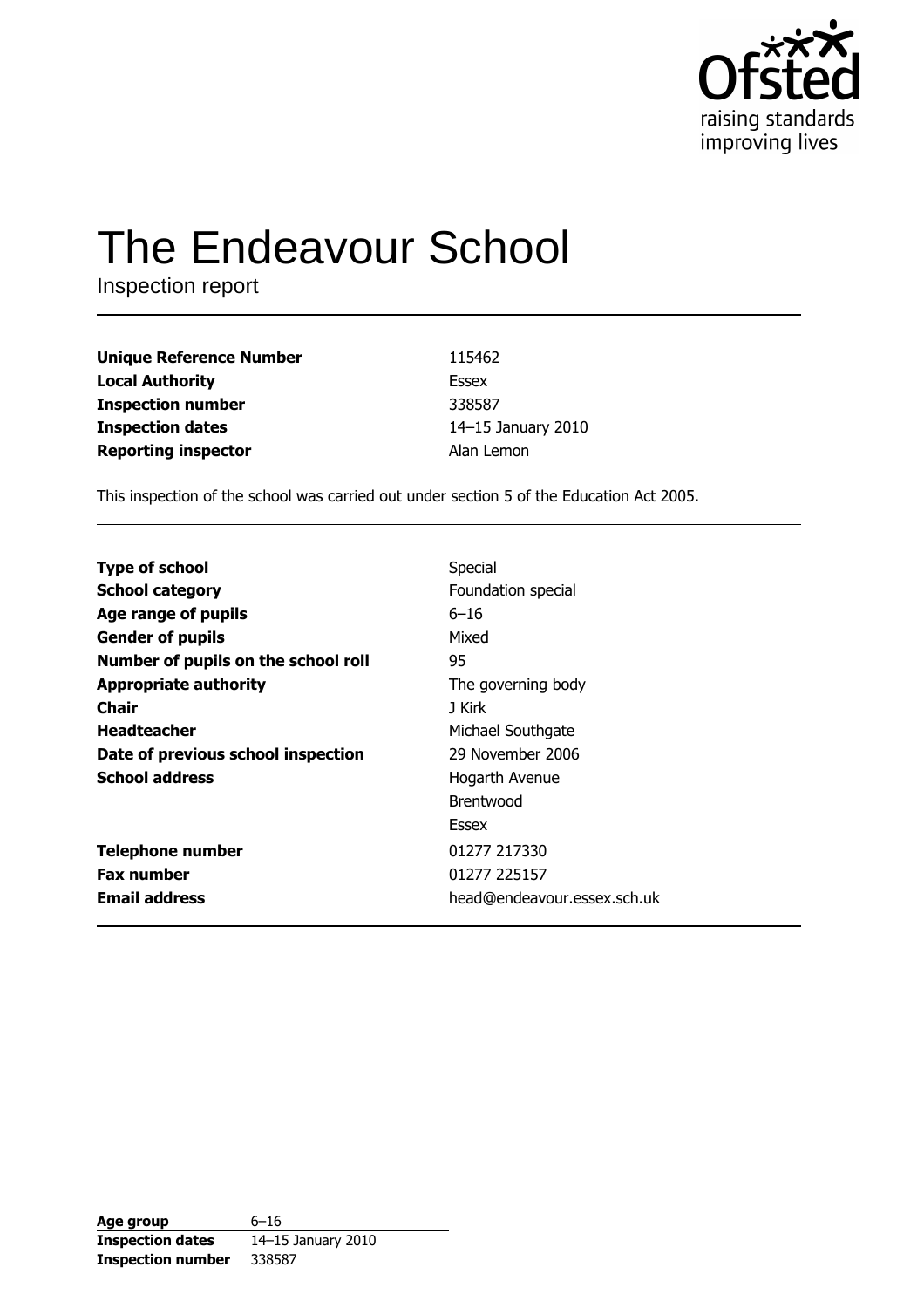The Office for Standards in Education, Children's Services and Skills (Ofsted) regulates and inspects to achieve excellence in the care of children and young people, and in education and skills for learners of all ages. It regulates and inspects childcare and children's social care, and inspects the Children and Family Court Advisory Support Service (Cafcass), schools, colleges, initial teacher training, work-based learning and skills training, adult and community learning, and education and training in prisons and other secure establishments. It rates council children's services, and inspects services for looked after children, safequarding and child protection.

Further copies of this report are obtainable from the school. Under the Education Act 2005, the school must provide a copy of this report free of charge to certain categories of people. A charge not exceeding the full cost of reproduction may be made for any other copies supplied.

If you would like a copy of this document in a different format, such as large print or Braille, please telephone 08456 404045, or email enquiries@ofsted.gov.uk.

You may copy all or parts of this document for non-commercial educational purposes, as long as you give details of the source and date of publication and do not alter the documentation in any way.

Royal Exchange Buildings St Ann's Square Manchester M2 7LA T: 08456 404045 Textphone: 0161 618 8524 E: enquiries@ofsted.gov.uk W: www.ofsted.gov.uk © Crown copyright 2010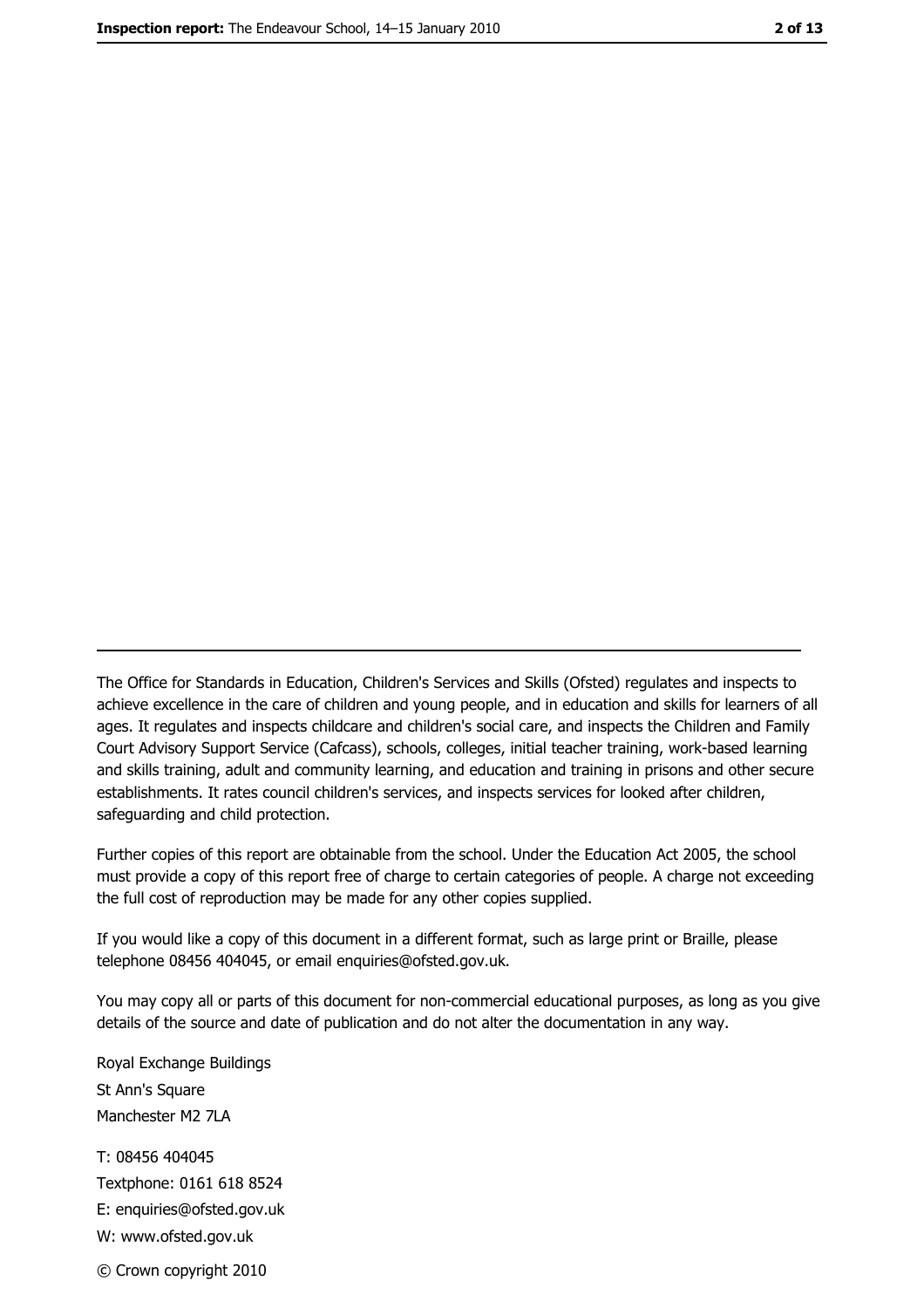## **Introduction**

This inspection was carried out by two additional inspectors. The majority of time was spent observing lessons. Ten lessons, taught by eight different teachers, were seen. Inspectors held meetings with governors, staff and students. They observed the school's work, and looked at safeguarding policies, the school development plan, the school's data on students' progress and 43 questionnaires from parents and carers.

The inspection team reviewed many aspects of the school's work. It looked in detail at the following:

- the extent students are encouraged to concentrate and work independently, and  $\blacksquare$ the impact this has on their learning
- the impact of leadership and management on improving provision and outcomes for  $\blacksquare$ students
- the rigour with which assessment and the analysis of student performance data are  $\blacksquare$ carried out.

## Information about the school

All students have a statement of special educational needs and the majority have complex learning needs. Although most students have moderate learning difficulties (MLD) and a few have severe learning difficulties (SLD), many also have additional needs. About 10% of the students have behavioural, emotional and social difficulties and 40% are on the autistic spectrum.

Since the school's last inspection, the number on roll has increased from 72 to 95. The school has the Healthy Schools award, Sportsmark award and is a member of the local Sports Partnership.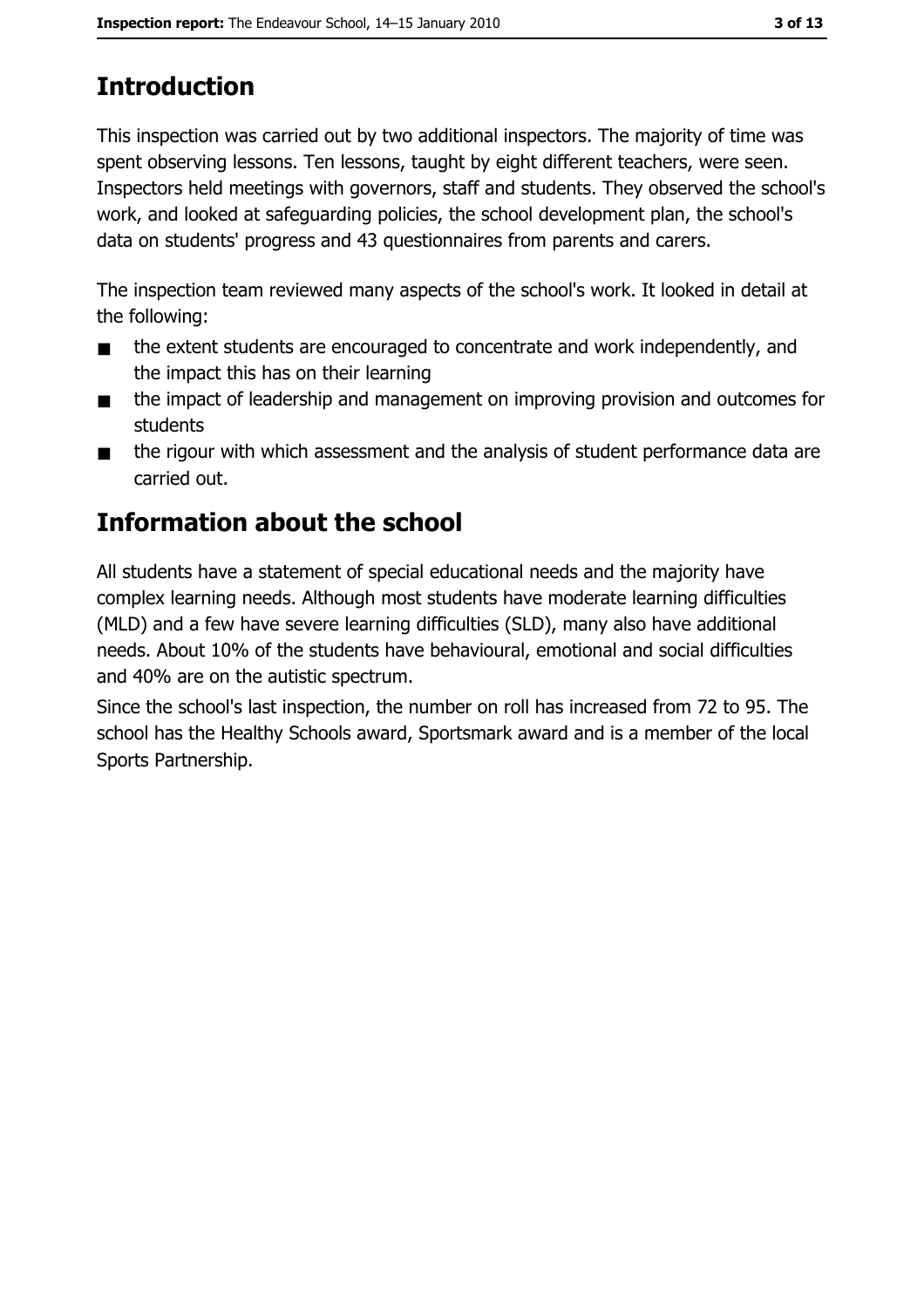## **Inspection judgements**

### Overall effectiveness: how good is the school?

#### The school's capacity for sustained improvement

#### **Main findings**

 $\blacksquare$ 

This is a good school which is very caring towards all of its students. It is ambitious to improve what they can achieve in lessons and this is reflected in the increasingly effective collection and analysis of data on students' performance. Students' progress is assessed and tracked systematically, providing teachers with a detailed insight in order to plan learning effectively. Teaching is good and in some lessons it is outstanding. Assessment is used well by most teachers, but not consistently across the school, so in a few lessons students are not presented with an appropriate level of challenge.

Leaders are skilled and insightful in promoting students' self-confidence and independence which, together with good progress in lessons, mean that students receive a good preparation for the future. The provision for students' care, guidance and support is outstanding and the impact of this means their behaviour and their spiritual, moral, social and cultural development is outstanding. Students enjoy school and attendance is good. The relationships between students and staff and with each other are very strong. Students contribute enthusiastically and show concern for others, in school and beyond, especially by raising money for good causes at home and abroad. Leaders promote and maintain good relationships with parents, carers and partners beyond the school. This also involves the school working closely with its community, and staff use this engagement effectively so that students learn through first-hand experience to cope in the community as well as contributing to it.

Good leadership and management ensure students achieve well. Leaders demonstrate good skill in evaluating the work of the school and have an accurate view of its strengths and weaknesses. Governors are closely involved in supporting the school in important ways such as visiting, helping students, monitoring the budget and meeting their statutory requirements. Alongside school leaders, they act positively on the evaluation of the school's work, particularly students' achievement, to agree priorities for improvement. Together with the determined way in which leaders ensure students' good achievement, personal development and outstanding care, guidance and support, this provides the school with a good capacity for sustained improvement.

#### What does the school need to do to improve further?

- Improve students' progress by raising further the level of challenge in students'  $\blacksquare$ work by taking full and effective account of assessment data.
- Improve the quality of learning by identifying the key components of the school's  $\blacksquare$ outstanding teaching and spreading this exemplary practice across the school.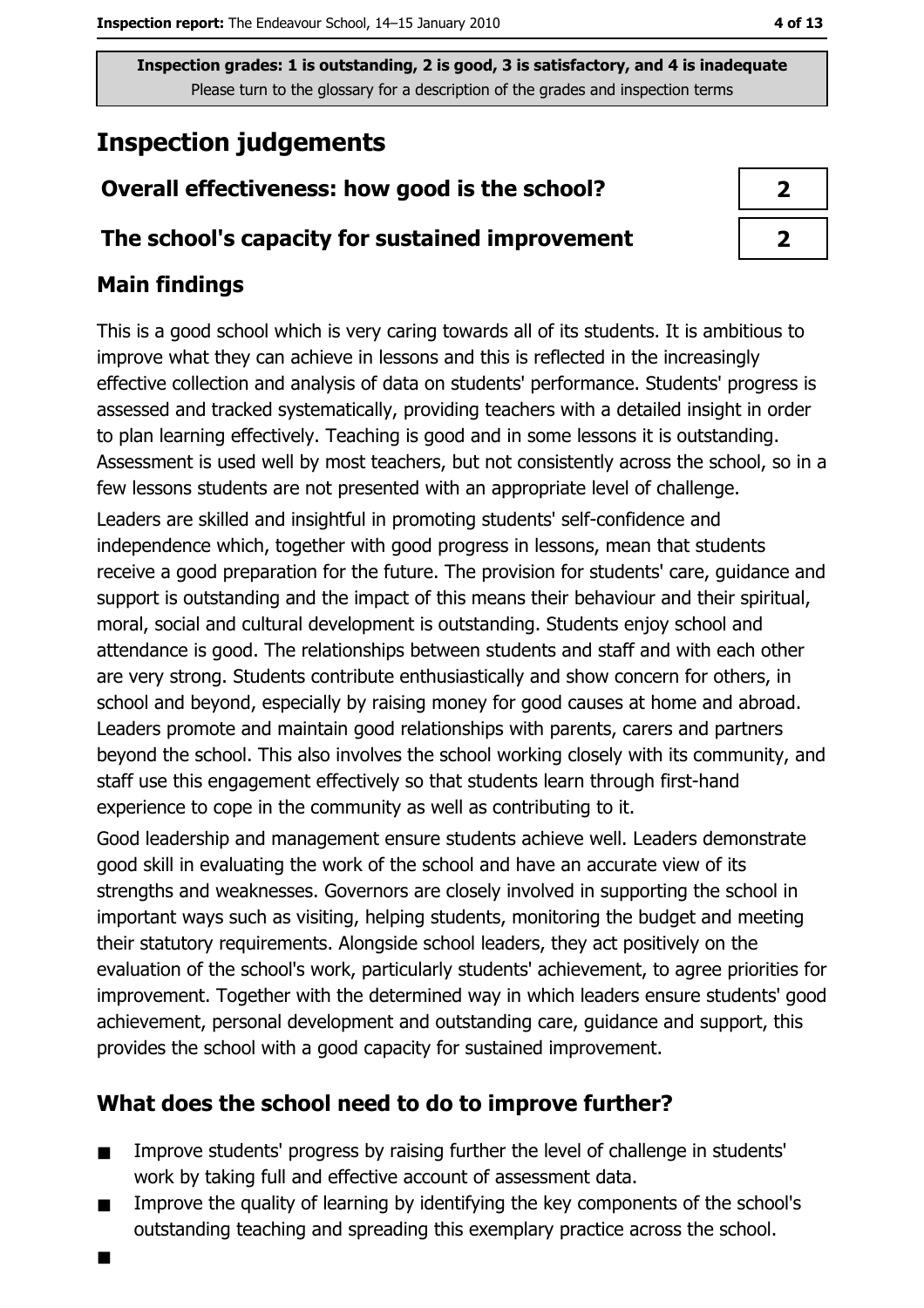#### **Outcomes for individuals and groups of pupils**

In all lessons, students are willing learners who concentrate on their work and keep up their efforts. Over time, they make good progress as a result of effective teaching. The school's analysis of its data on students' performance during their time in school shows that by the end of Key Stage 4 there are no significant positive or negative variations for those with MLD or SLD. Overall, work in lessons is challenging, promoting rapid progress: although in a few lessons where work is less demanding, progress is slower. As a result of their efforts, students in Years 10 and 11 achieve a good number of Entry Level Certificates in subjects including English, mathematics, science and information and communication technology. A good proportion of these certificates are passed at the highest level.

Students have a good understanding of the risks they might encounter in school and beyond, and they are sensible in dealing with risks to their own and others' safety. Students' behaviour is outstanding as a result of their awareness of how to keep safe, the very good relationships they enjoy in school and the effective ways in which they are managed and supported. This includes the few students who have emotional and behavioural difficulties. Students respond positively to the school's active promotion of healthy lifestyles. This is reflected well in the several awards the school has achieved. Students make good choices in the food they eat and most take part enthusiastically in sports and other energetic activities. All of this has a positive effect on students' spiritual, moral and social development. Students' cultural development, including their awareness of the diversity of British cultures, is promoted extremely effectively through the curriculum which includes numerous visits to museums, art galleries and theatres.

| These are the grades for pupils' outcomes |  |  |  |
|-------------------------------------------|--|--|--|
|-------------------------------------------|--|--|--|

| Pupils' achievement and the extent to which they enjoy their learning                                       |        |  |
|-------------------------------------------------------------------------------------------------------------|--------|--|
| Taking into account:<br>Pupils' attainment <sup>1</sup>                                                     | $\ast$ |  |
| The quality of pupils' learning and their progress                                                          |        |  |
| The quality of learning for pupils with special educational needs and/or<br>disabilities and their progress | 2      |  |
| The extent to which pupils feel safe                                                                        |        |  |

 $\overline{2}$ 

 $\overline{1}$  The grades for attainment and attendance are: 1 is high; 2 is above average; 3 is broadly average; and 4 is low.

<sup>\*</sup> In some special schools inspectors do not make a judgement about attainment in relation to expectations of the pupils' age.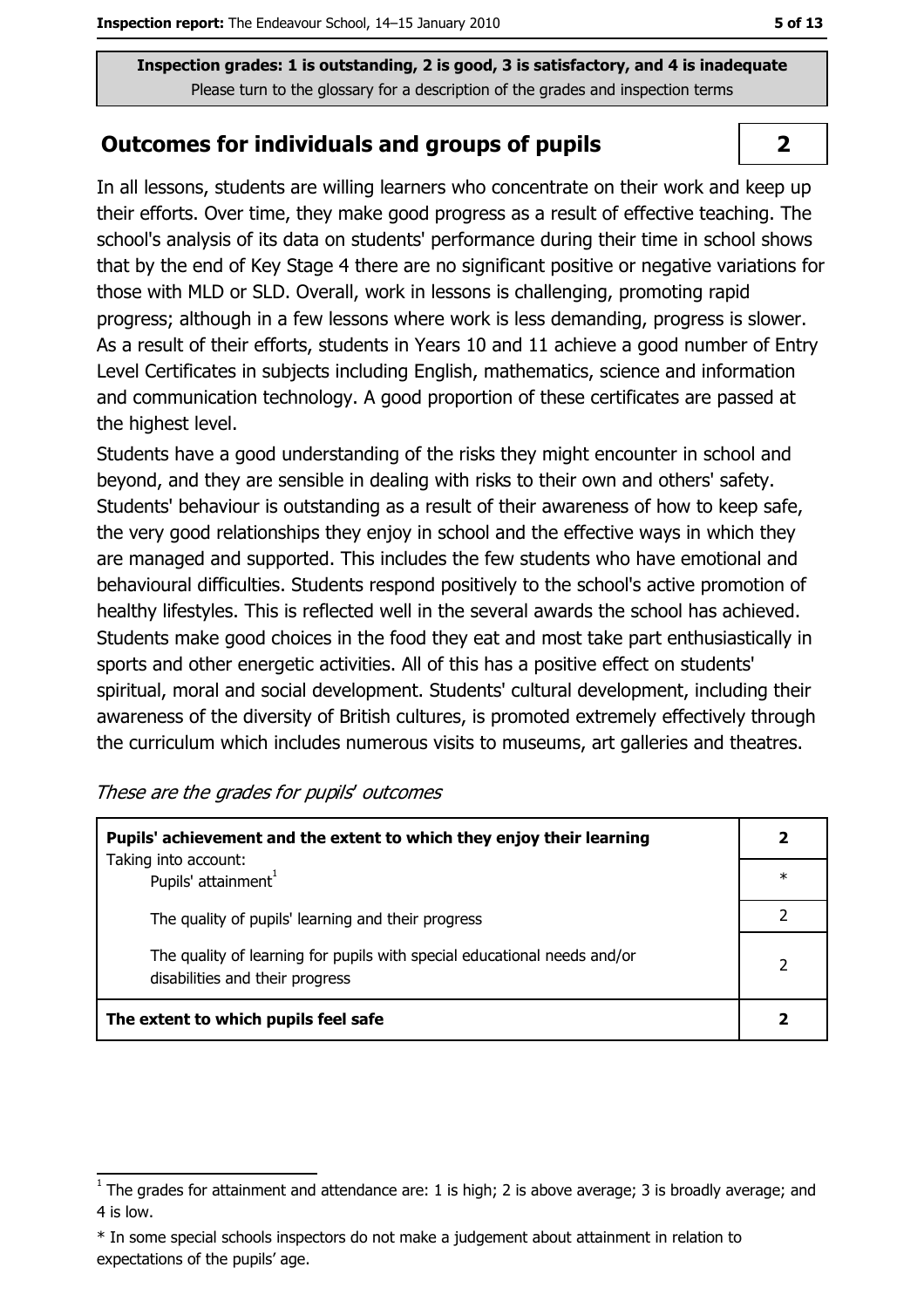| <b>Pupils' behaviour</b>                                                                                                  |   |
|---------------------------------------------------------------------------------------------------------------------------|---|
| The extent to which pupils adopt healthy lifestyles                                                                       | 2 |
| The extent to which pupils contribute to the school and wider community                                                   | 2 |
| The extent to which pupils develop workplace and other skills that will<br>contribute to their future economic well-being | 2 |
| Taking into account:<br>Pupils' attendance <sup>1</sup>                                                                   | 2 |
| The extent of pupils' spiritual, moral, social and cultural development                                                   |   |

#### How effective is the provision?

Teaching is good overall and some outstanding lessons were observed during the inspection. In the lessons which promote learning and progress most successfully, the learning objective is precise and contributes to sharply focused planning, challenging work and, as a result, students make rapid progress. Teaching assistants are well-briefed to support the learning of individuals and small groups, which aids their progress. The strongest teaching gives students good opportunities to work independently and with each other, as was seen in a survey for a science investigation. This achieved a good level of engagement and led to good progress. In a few lessons teaching is not based on the rigorous use of assessment with the result that these lessons are less lively and work is not always challenging enough.

The curriculum, which is well-planned and adapted from the National Curriculum, effectively meets the needs of MLD and SLD students, including those with autism. The adaptation of the Early Years Foundation Stage curriculum for Years 1 and 2 and some lower Key Stage 2 pupils, linked to the expertise in teaching the Early Years Foundation Stage, provides an excellent start to learning for the youngest pupils. Provision for students in Key Stage 4, including good work experience opportunities, enterprise activities, access to college courses and accredited courses, is good. Students enjoy the enrichment of the curriculum with clubs, sports, trips and, in Key Stage 4, a residential experience.

Students are cared for and supported thoroughly, a feature highly praised by parents, carers and students. The school offers a warm, welcoming environment. Excellent relationships give students confidence and a strong sense of security. Safeguarding and students' well-being are actively promoted in the provision, enabling students to stay safe and keep healthy. The achievement of national awards for the promotion of healthy lifestyles and sports gives a strong boost to students' personal development. Behaviour, particularly that of students whose behaviour is occasionally challenging, is managed very effectively. There are good links with a multitude of agencies, supporting students and their families. These links also help to ensure a smooth transition for students from school to college, training or employment.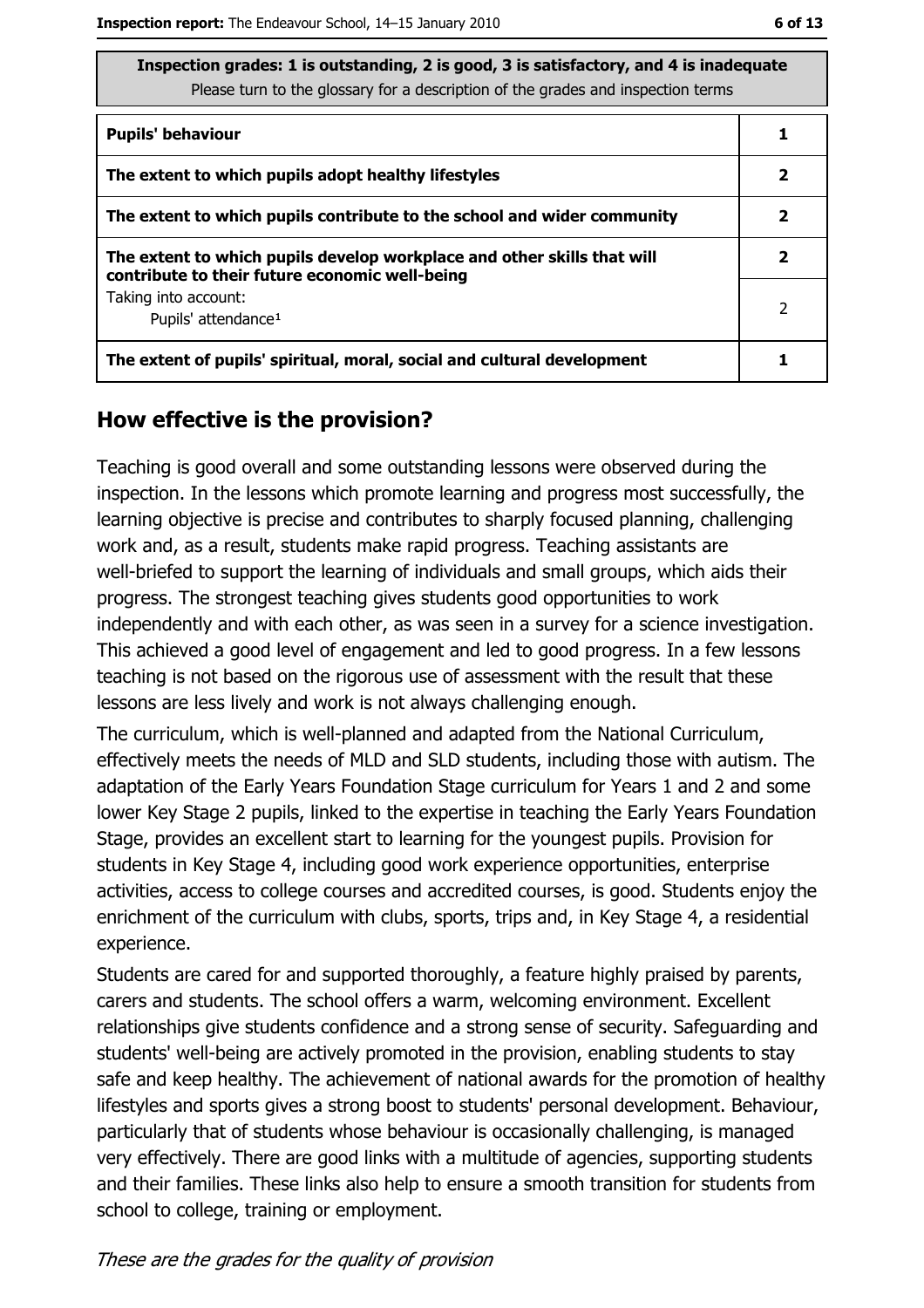| Inspection grades: 1 is outstanding, 2 is good, 3 is satisfactory, and 4 is inadequate |
|----------------------------------------------------------------------------------------|
| Please turn to the glossary for a description of the grades and inspection terms       |

| The quality of teaching                                                                                    |  |
|------------------------------------------------------------------------------------------------------------|--|
| Taking into account:<br>The use of assessment to support learning                                          |  |
| The extent to which the curriculum meets pupils' needs, including, where<br>relevant, through partnerships |  |
| The effectiveness of care, guidance and support                                                            |  |

#### How effective are leadership and management?

Leadership provides strong direction and momentum for a good rate of improvement. A broad range of the school's work is monitored and evaluated effectively, although there are some shortcomings in the use of assessment. Equality of opportunity is promoted well and discrimination tackled effectively because the school understands clearly the priority of nurturing and supporting every student, whatever their needs. Safeguarding arrangements are good. Leadership and management have a positive impact on the care, guidance and support of students and on the curriculum. Partnerships with other schools, support agencies and various community organisations strengthen the school's provision. The school maintains a good reputation among parents and carers, who hold it in high esteem, particularly for the support they and their children receive. The school has audited and planned its promotion of community cohesion, which is good at local, national and global levels.

These are the grades for leadership and management

| The effectiveness of leadership and management in embedding ambition and<br>driving improvement                                                                     |                         |
|---------------------------------------------------------------------------------------------------------------------------------------------------------------------|-------------------------|
| Taking into account:<br>The leadership and management of teaching and learning                                                                                      | 2                       |
| The effectiveness of the governing body in challenging and supporting the<br>school so that weaknesses are tackled decisively and statutory responsibilities<br>met | $\mathbf{2}$            |
| The effectiveness of the school's engagement with parents and carers                                                                                                | $\overline{\mathbf{2}}$ |
| The effectiveness of partnerships in promoting learning and well-being                                                                                              | $\mathbf{2}$            |
| The effectiveness with which the school promotes equality of opportunity and<br>tackles discrimination                                                              | $\overline{\mathbf{2}}$ |
| The effectiveness of safeguarding procedures                                                                                                                        | $\overline{\mathbf{2}}$ |
| The effectiveness with which the school promotes community cohesion                                                                                                 | $\overline{\mathbf{2}}$ |
| The effectiveness with which the school deploys resources to achieve<br>value for money                                                                             | 2                       |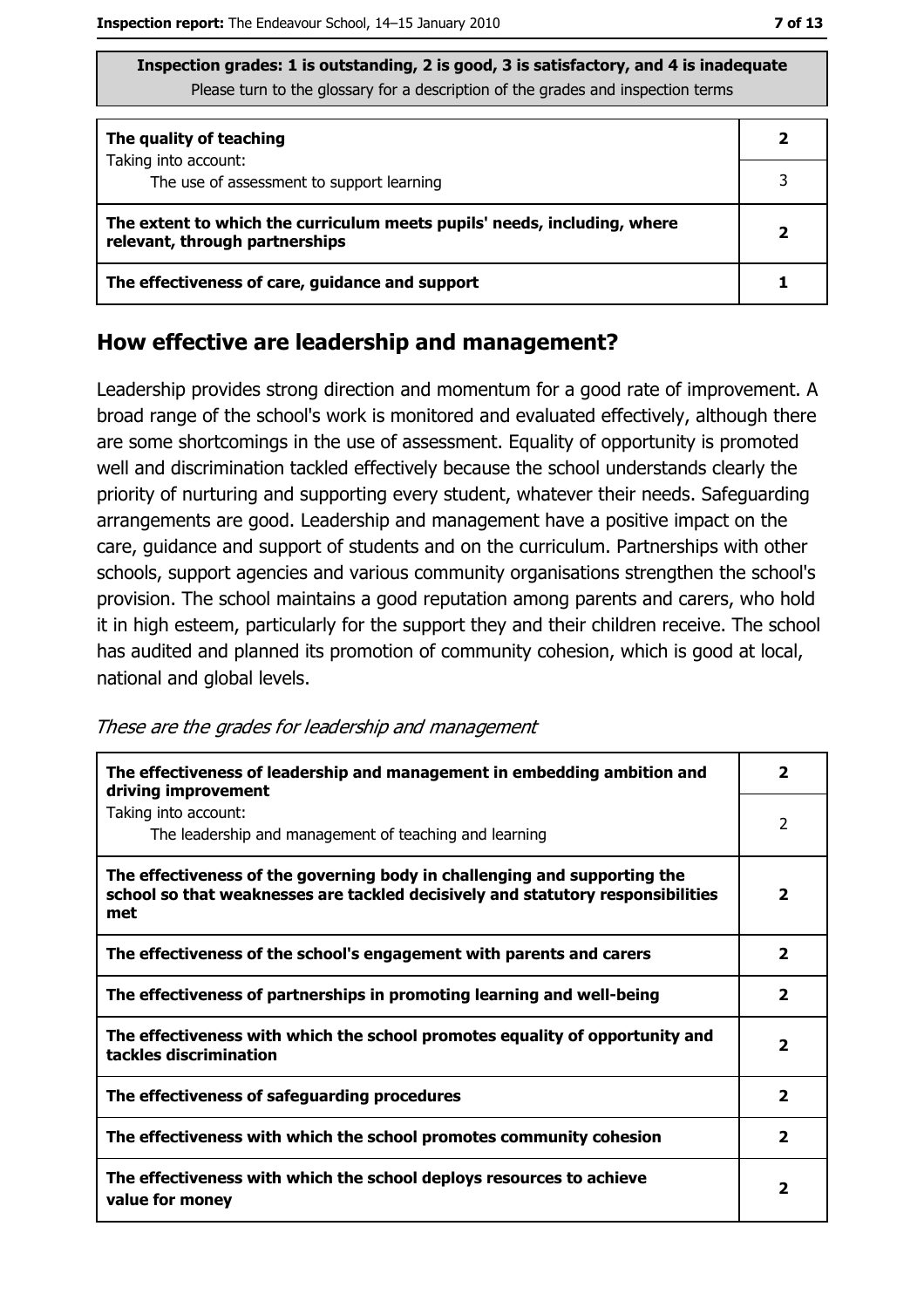#### **Views of parents and carers**

The very great majority of parents and carers who responded to the questionnaire used this to express positive views of the school. What impressed these parents and carers most, and inspectors agree, is that the school: keeps their children safe and promotes a healthy lifestyle; keeps parents well informed; helps them to support their children's learning, and leadership and management are good.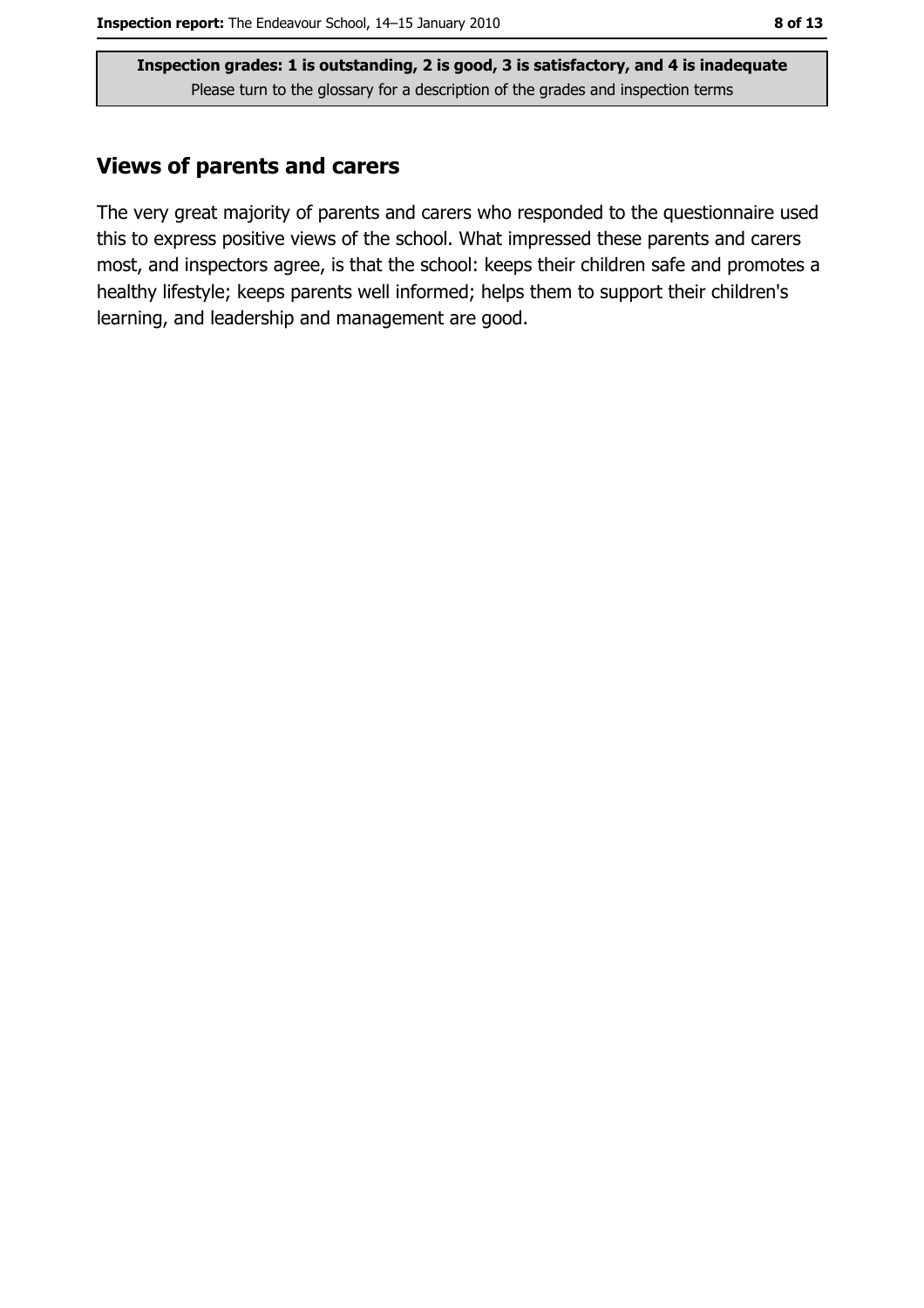#### Responses from parents and carers to Ofsted's questionnaire

Ofsted invited all the registered parents and carers of pupils registered at The Endeavour School to complete a questionnaire about their views of the school.

In the questionnaire, parents and carers were asked to record how strongly they agreed with 13 statements about the school. The inspector received 43 completed questionnaires by the end of the on-site inspection. In total, there are 95 pupils registered at the school.

| <b>Statements</b>                                                                                                                                                                                                                                       |              | <b>Strongly</b><br><b>Agree</b> | <b>Agree</b> |               | <b>Disagree</b> |                | <b>Strongly</b><br>disagree |                |
|---------------------------------------------------------------------------------------------------------------------------------------------------------------------------------------------------------------------------------------------------------|--------------|---------------------------------|--------------|---------------|-----------------|----------------|-----------------------------|----------------|
|                                                                                                                                                                                                                                                         | <b>Total</b> | $\frac{0}{0}$                   | <b>Total</b> | $\frac{0}{0}$ | <b>Total</b>    | $\frac{0}{0}$  | <b>Total</b>                | $\frac{0}{0}$  |
| My child enjoys school                                                                                                                                                                                                                                  | 30           | 70                              | 8            | 19            | 4               | 9              | $\mathbf{1}$                | $\overline{2}$ |
| The school keeps my child<br>safe                                                                                                                                                                                                                       | 32           | 74                              | 9            | 21            | $\overline{2}$  | 5              | 0                           | 0              |
| The school informs me<br>about my child's progress                                                                                                                                                                                                      | 28           | 65                              | 12           | 28            | $\overline{2}$  | 5              | 0                           | 0              |
| My child is making enough<br>progress at this school                                                                                                                                                                                                    | 26           | 60                              | 12           | 28            | 3               | $\overline{7}$ | 0                           | 0              |
| The teaching is good at this<br>school                                                                                                                                                                                                                  | 31           | 72                              | 7            | 16            | 1               | $\overline{2}$ | $\mathbf{1}$                | $\overline{2}$ |
| The school helps me to<br>support my child's learning                                                                                                                                                                                                   | 25           | 58                              | 15           | 35            | $\overline{2}$  | 5              | $\mathbf{1}$                | $\overline{2}$ |
| The school helps my child to<br>have a healthy lifestyle                                                                                                                                                                                                | 25           | 58                              | 14           | 33            | 4               | 9              | 0                           | 0              |
| The school makes sure that<br>my child is well prepared for<br>the future (for example<br>changing year group,<br>changing school, and for<br>children who are finishing<br>school, entering further or<br>higher education, or<br>entering employment) | 24           | 56                              | 11           | 26            | $\mathbf{1}$    | $\overline{2}$ | 0                           | 0              |
| The school meets my child's<br>particular needs                                                                                                                                                                                                         | 32           | 74                              | 6            | 14            | 3               | $\overline{7}$ | $\overline{2}$              | 5              |
| The school deals effectively<br>with unacceptable behaviour                                                                                                                                                                                             | 26           | 60                              | 12           | 28            | $\mathbf{1}$    | $\overline{2}$ | $\overline{2}$              | 5              |
| The school takes account of<br>my suggestions and<br>concerns                                                                                                                                                                                           | 28           | 65                              | 10           | 23            | $\overline{4}$  | 9              | $\mathbf{1}$                | $\overline{2}$ |
| The school is led and<br>managed effectively                                                                                                                                                                                                            | 33           | 77                              | 7            | 16            | $\mathbf{1}$    | $\overline{2}$ | $\mathbf{1}$                | $\overline{2}$ |
| Overall, I am happy with my<br>child's experience at this<br>school                                                                                                                                                                                     | 33           | 77                              | 6            | 14            | 3               | 7              | 1                           | $\overline{2}$ |

The table above summarises the responses that parents and carers made to each statement. The percentages indicate the proportion of parents and carers giving that response out of the total number of completed questionnaires. Where one or more parents and carers chose not to answer a particular question, the percentages will not add up to 100%.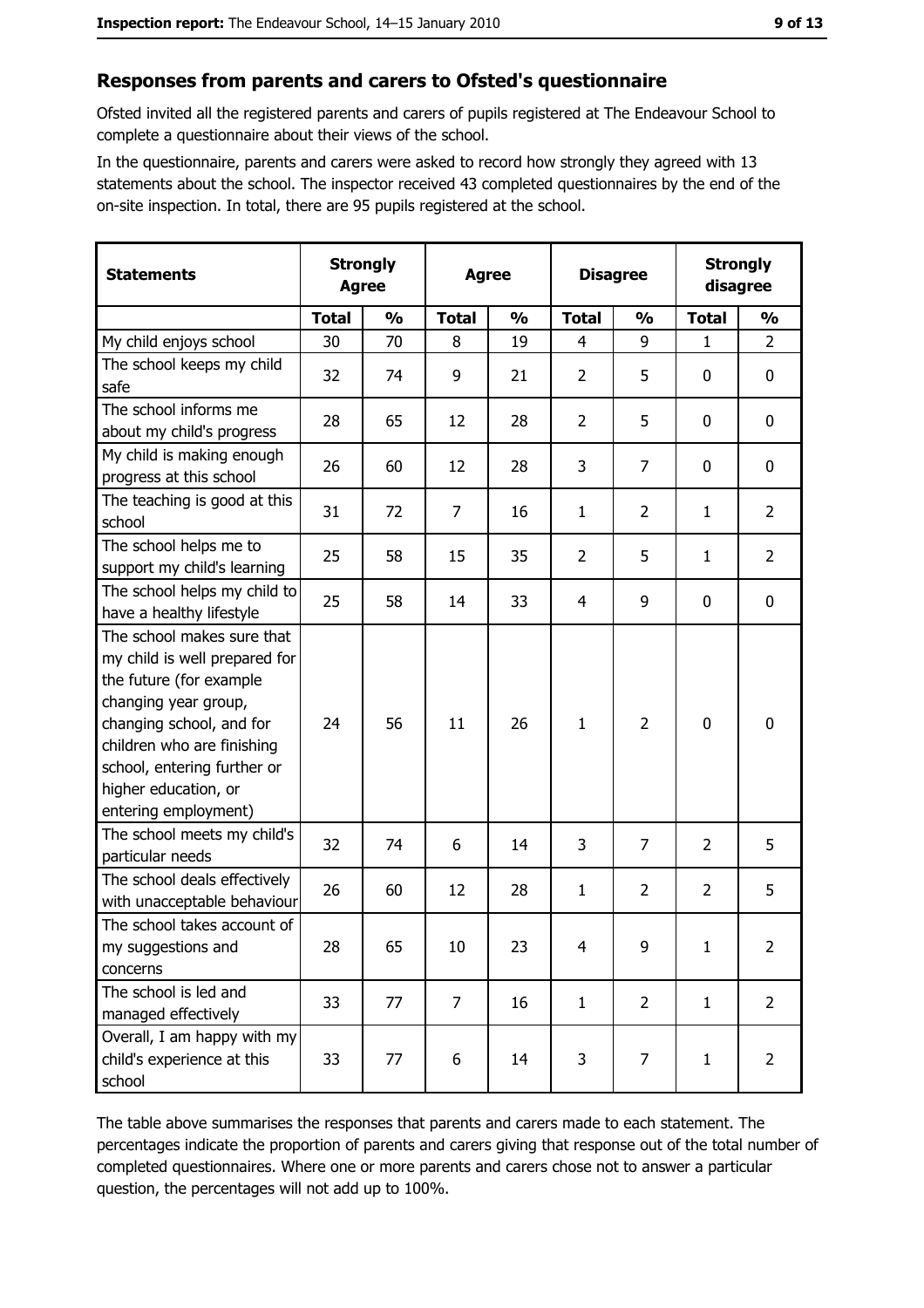## Glossary

| Grade   | <b>Judgement</b> | <b>Description</b>                                                                                                                                                                                                               |
|---------|------------------|----------------------------------------------------------------------------------------------------------------------------------------------------------------------------------------------------------------------------------|
| Grade 1 | Outstanding      | These features are highly effective. An oustanding<br>school provides exceptionally well for its pupils' needs.                                                                                                                  |
| Grade 2 | Good             | These are very positive features of a school. A school<br>that is good is serving its pupils well.                                                                                                                               |
| Grade 3 | Satisfactory     | These features are of reasonable quality. A satisfactory<br>school is providing adequately for its pupils.                                                                                                                       |
| Grade 4 | Inadequate       | These features are not of an acceptable standard. An<br>inadequate school needs to make significant<br>improvement in order to meet the needs of its pupils.<br>Ofsted inspectors will make further visits until it<br>improves. |

#### What inspection judgements mean

#### Overall effectiveness of schools inspected between September 2007 and July 2008

|                       | Overall effectiveness judgement (percentage of<br>schools) |      |                     |                   |
|-----------------------|------------------------------------------------------------|------|---------------------|-------------------|
| <b>Type of school</b> | <b>Outstanding</b>                                         | Good | <b>Satisfactory</b> | <b>Inadequate</b> |
| Nursery schools       | 39                                                         | 58   | 3                   | 0                 |
| Primary schools       | 13                                                         | 50   | 33                  | 4                 |
| Secondary schools     | 17                                                         | 40   | 34                  | 9                 |
| Sixth forms           | 18                                                         | 43   | 37                  | $\overline{2}$    |
| Special schools       | 26                                                         | 54   | 18                  | $\overline{2}$    |
| Pupil referral units  | 7                                                          | 55   | 30                  | 7                 |
| All schools           | 15                                                         | 49   | 32                  | 5                 |

New school inspection arrangements were introduced on 1 September 2009. This means that inspectors now make some additional judgements that were not made previously.

The data in the table above were reported in The Annual Report of Her Majesty's Chief Inspector of Education, Children's Services and Skills 2007/08.

Percentages are rounded and do not always add exactly to 100. Secondary school figures include those that have sixth forms, and sixth form figures include only the data specifically for sixth form inspection judgements.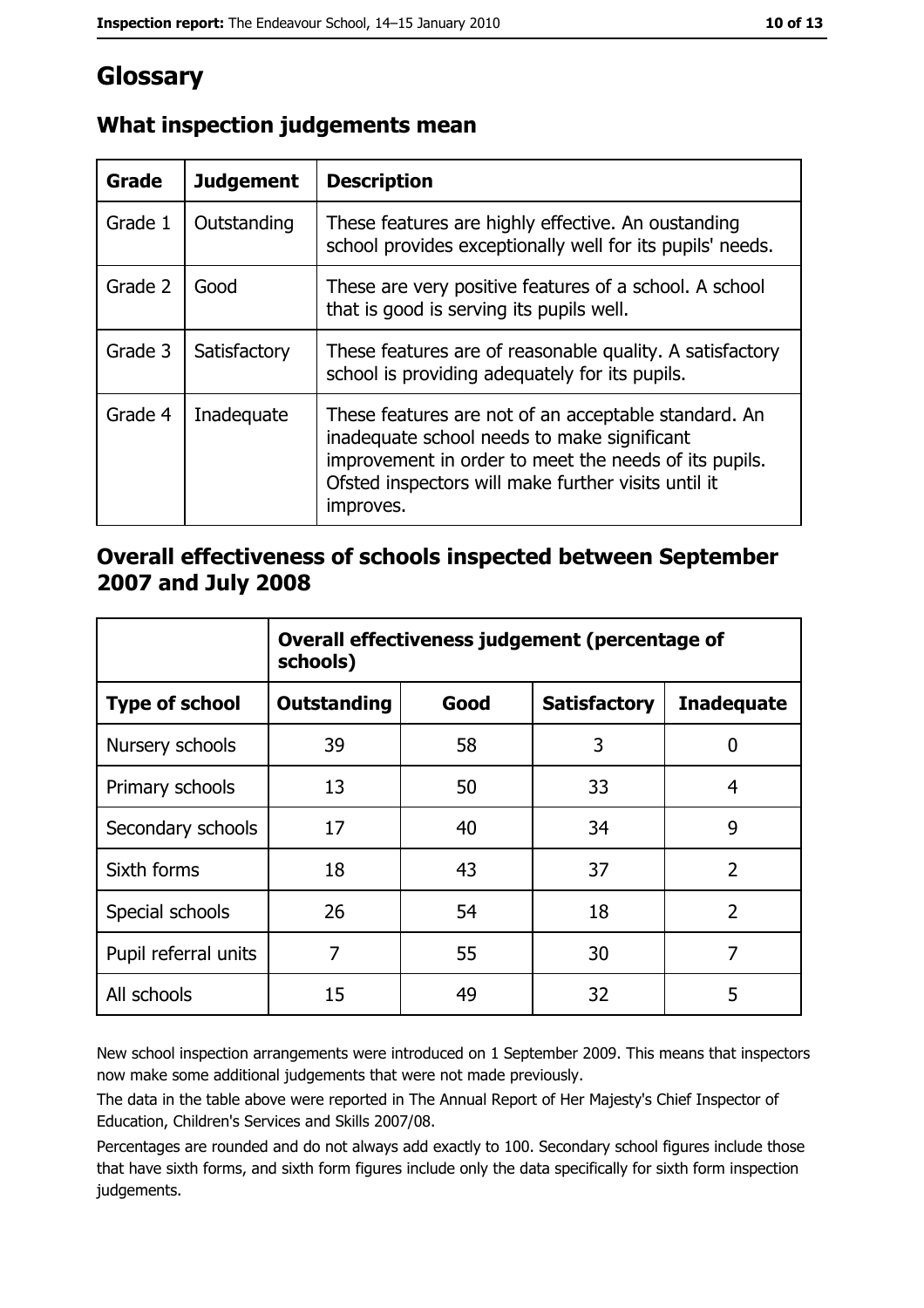## **Common terminology used by inspectors**

| Achievement:                  | the progress and success of a pupil in<br>their learning, development or training.                                                                                                                                                                                                                           |  |  |
|-------------------------------|--------------------------------------------------------------------------------------------------------------------------------------------------------------------------------------------------------------------------------------------------------------------------------------------------------------|--|--|
| Attainment:                   | the standard of the pupils' work shown by<br>test and examination results and in<br>lessons.                                                                                                                                                                                                                 |  |  |
| Capacity to improve:          | the proven ability of the school to<br>continue improving. Inspectors base this<br>judgement on what the school has<br>accomplished so far and on the quality of<br>its systems to maintain improvement.                                                                                                     |  |  |
| Leadership and management:    | the contribution of all the staff with<br>responsibilities, not just the headteacher,<br>to identifying priorities, directing and<br>motivating staff and running the school.                                                                                                                                |  |  |
| Learning:                     | how well pupils acquire knowledge,<br>develop their understanding, learn and<br>practise skills and are developing their<br>competence as learners.                                                                                                                                                          |  |  |
| <b>Overall effectiveness:</b> | inspectors form a judgement on a school's<br>overall effectiveness based on the findings<br>from their inspection of the school. The<br>following judgements, in particular,<br>influence what the overall effectiveness<br>judgement will be.                                                               |  |  |
|                               | The school's capacity for sustained<br>improvement.<br>Outcomes for individuals and groups<br>of pupils.<br>The quality of teaching.<br>The extent to which the curriculum<br>meets pupil's needs, including where<br>relevant, through partnerships.<br>The effectiveness of care, guidance<br>and support. |  |  |
| Progress:                     | the rate at which pupils are learning in<br>lessons and over longer periods of time. It<br>is often measured by comparing the<br>pupils' attainment at the end of a key<br>stage with their attainment when they<br>started.                                                                                 |  |  |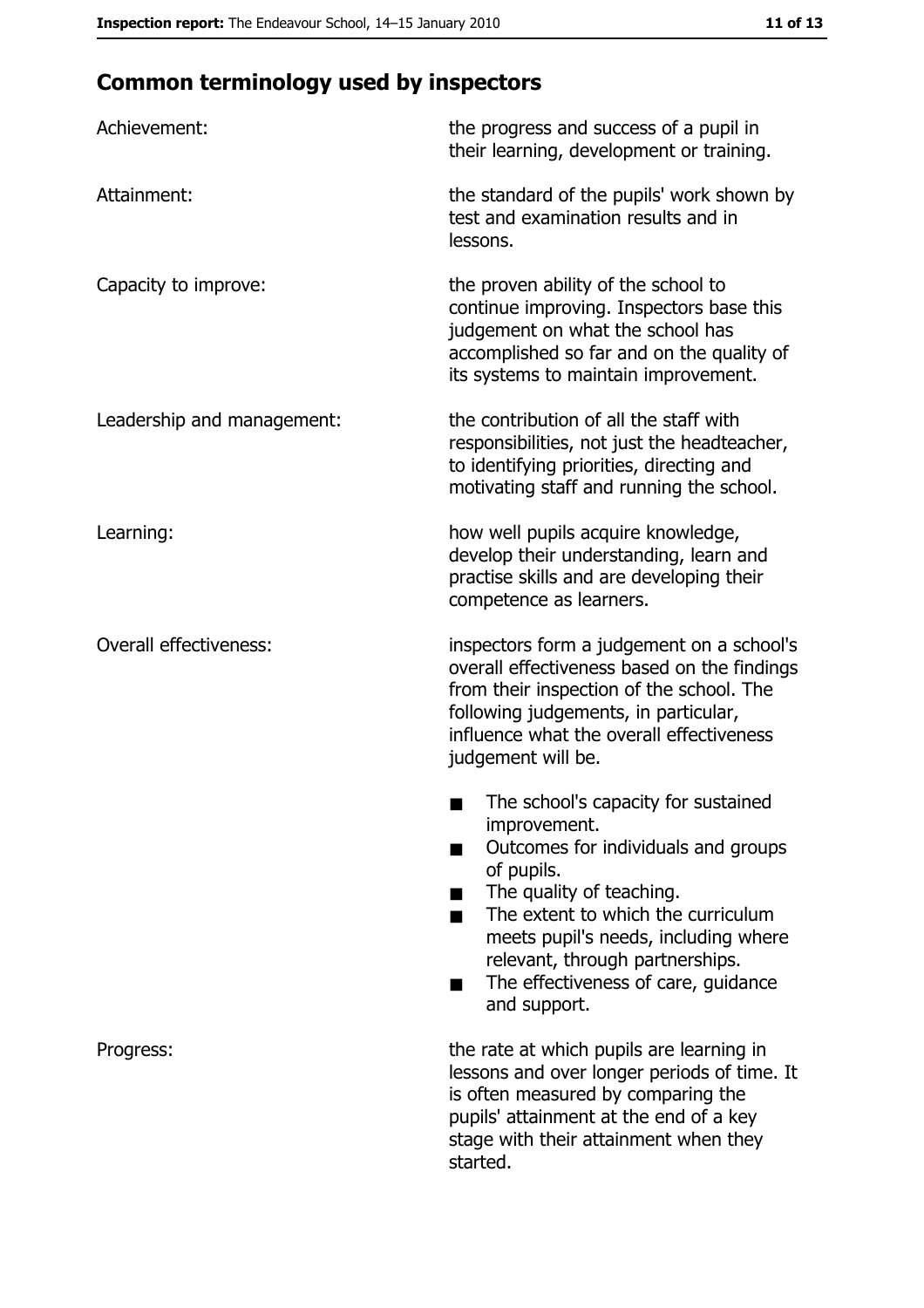This letter is provided for the school, parents and carers to share with their children. It describes Ofsted's main findings from the inspection of their school.



18 January 2010

**Dear Students** 

Inspection of The Endeavour School, Brentwood, CM15 8BE

The inspectors thank you for your warm welcome and the friendliness shown to us during our visit to your school recently. We also thank the group of students who met with an inspector to share their views of the school.

We quickly found out that you enjoy school a lot and you said many good things about the staff, your work and activities. We were pleased to see your parents are of the same view as you about school.

There are many good things to celebrate about your school, such as the excellent way in which you grow up to be friendly, helpful to others and independent.

We found that The Endeavour is a good school and you do well in your lessons. The staff do much to help you to make good progress and they do an excellent job in supporting you in getting ready to leave school.

I have asked the headteacher to check that all your teachers make good use of information about your work in lessons to help increase your progress.

I have also asked him to work with your teachers to make all of your lessons as good as the outstanding ones we observed to also help you to make better progress.

This may mean you will have to work a little harder, and if you do, you will help the school achieve its ambition of becoming outstanding.

I wish you all the very best for the future.

Yours sincerely

Alan Lemon

Lead Inspector